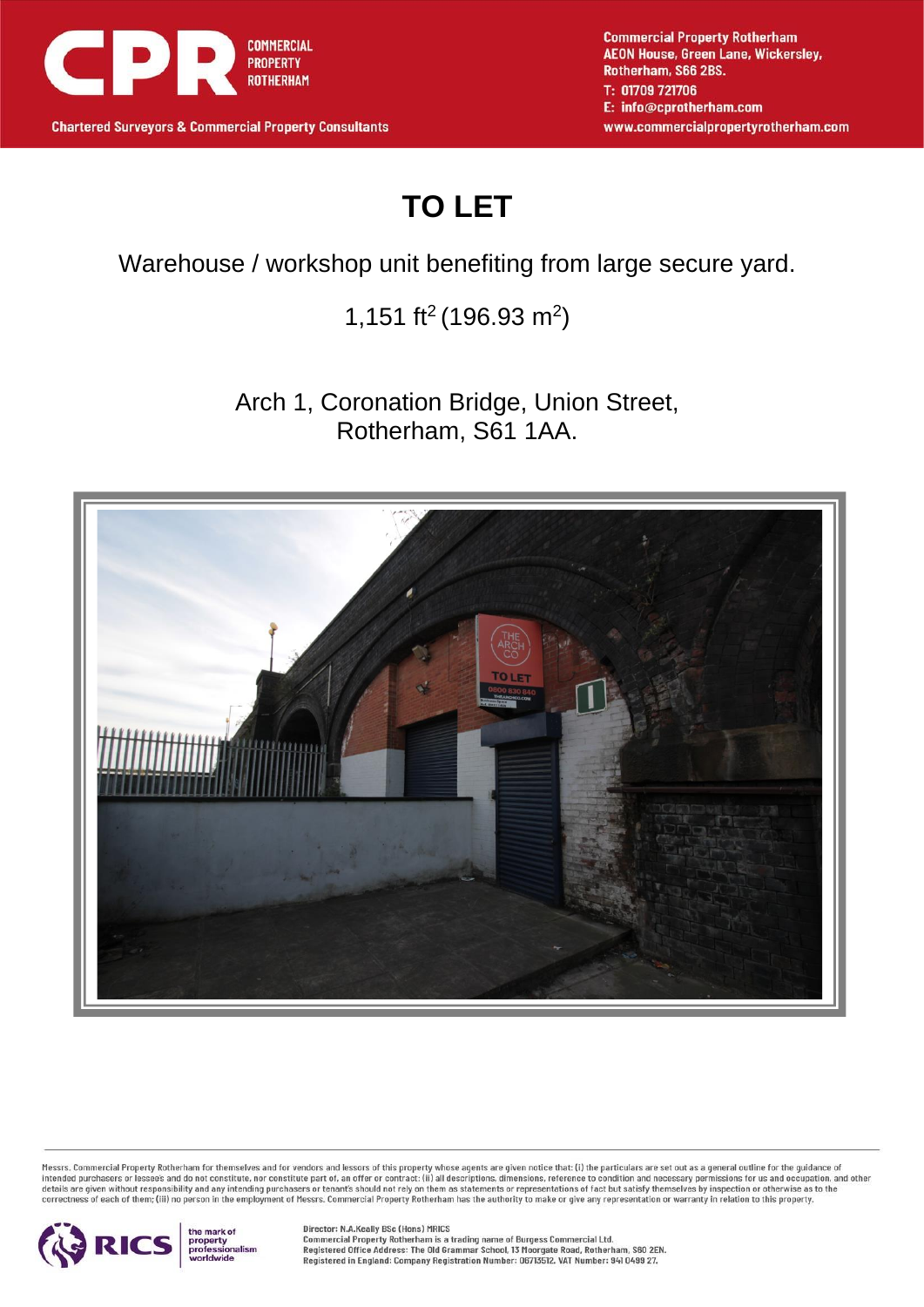

**Chartered Surveyors & Commercial Property Consultants** 

### **LOCATION**

Located on Union Street and within a few minutes' walk to Rotherham town centre, whilst also having good links to the motorway network. There are similar small business units in the immediate vicinity.

#### **BRIEF DESCRIPTION**

The unit comprises of a warehouse / workshop benefiting from roller shutter door access via a large, secure yard, LED lighting, security shutter to the pedestrian door, and a kitchenette and toilet facility.

#### **ACCOMMODATION**

Approximate net internal floor area:

|                      | 24.Z |        |
|----------------------|------|--------|
| Warehouse / workshop |      | 196.93 |

#### **RATING ASSESSMENT**

We have consulted with the Valuation Office Agency and understand the property has a rateable value of £3,800 and is listed as "Store & Premises". Please note this figure does not constitute the business rates payable.

#### **FIXTURES & FITTINGS**

The fixtures and fittings mentioned in this brochure will remain available for the benefit of the in-going occupier; neither the Agent nor their Clients can offer any form of warranty as to their working order, or suitability for any particular purpose.

#### **SERVICES**

Mains electricity, water and drainage are understood to be supplied and connected. None of the services have however been tested by Commercial Property Rotherham. We would recommend all interested parties to satisfy themselves as to the suitability and capacity of all mains services prior to entering into any legal or financial commitment.

#### **PLANNING**

The property is suitable for uses falling within Class E of the Town and Country Planning (Use Classes) (Amendment) (England) Regulations 2020. We would recommend any seriously interested parties to make all enquiries with the planning department of the Local Borough Council regarding any alternative uses.

**Commercial Property Rotherham AEON House, Green Lane, Wickersley,** Rotherham, S66 2BS. T: 01709 721706 E: info@cprotherham.com www.commercialpropertyrotherham.com

#### **TERMS**

The property is available by way of a new Lease for a minimum term of 3 years, at a rental of £750.00 + VAT.

#### **ENERGY PERFORMANCE CERTIFICATE**

The property has an Energy Performance Certificate (EPC) Rating of 114 (Band E). A copy of the EPC is available online or on request.

#### **VAT**

Prices quoted are exclusive of VAT but may be subject to VAT.

#### **MONEY LAUNDERING**

The Money Laundering Regulations currently place a legal requirement on a prospective Tenant to provide two acceptable forms of I.D.

#### **VIEWING & FURTHER DETAILS**

Viewing and further information is available by contacting the Sole Agent, Commercial Property Rotherham on 01709 721706.

#### **DISCLAIMER**

Nothing in this brochure may be taken as offering any warranty as to the existence, suitability, adequacy or serviceability of any mains or other service, central heating installation, fixture or fitting, plumbing or wiring installation, security system, remedial or treatment work. Measurements are taken by a Disto laser measuring device. We would suggest that Purchasers or Tenants satisfy themselves as to their accuracy prior to purchase or entering into a Lease.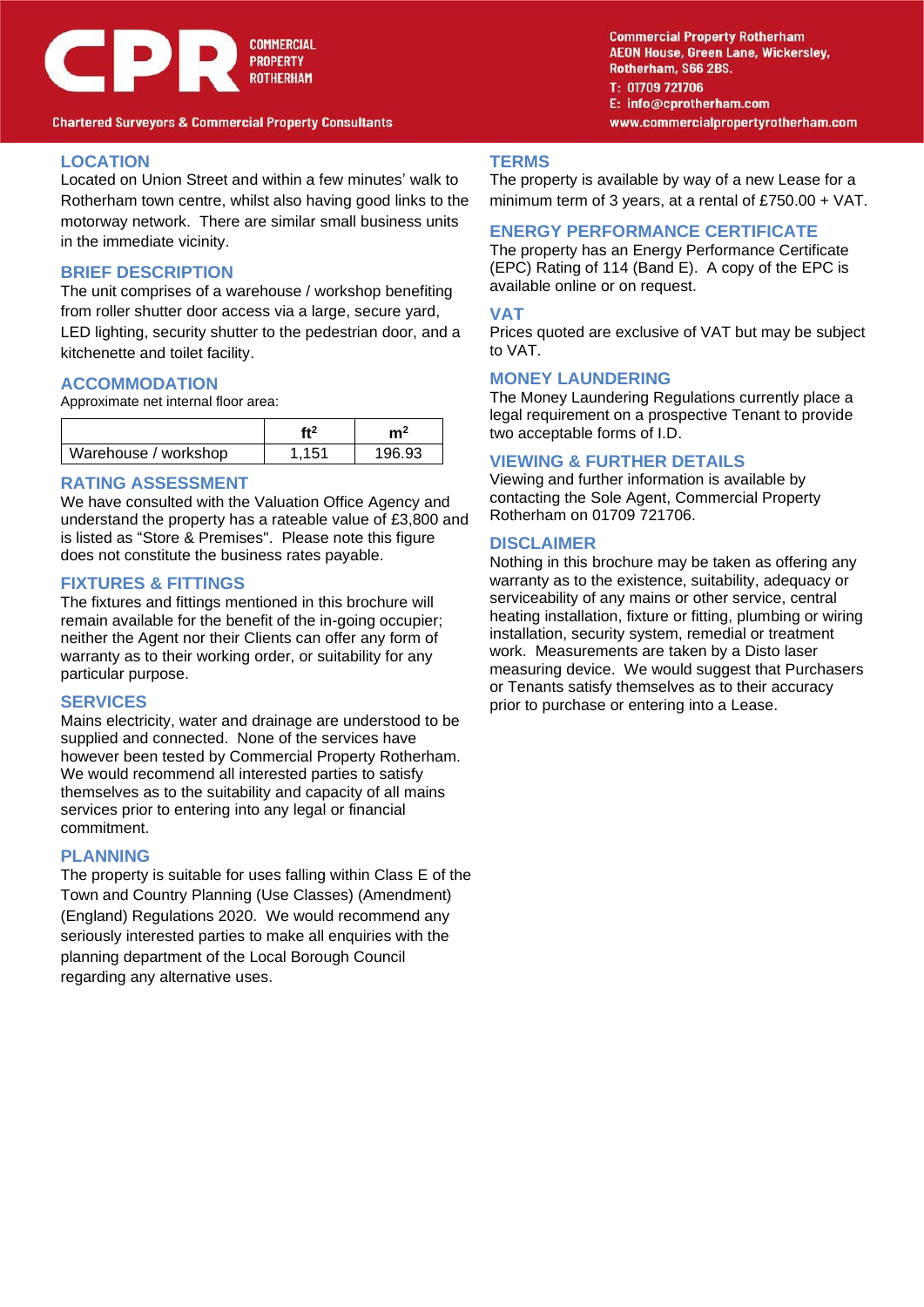

**Chartered Surveyors & Commercial Property Consultants** 

Commercial Property Rotherham<br>AEON House, Green Lane, Wickersley, Rotherham, S66 2BS. T: 01709 721706 E: info@cprotherham.com www.commercialpropertyrotherham.com